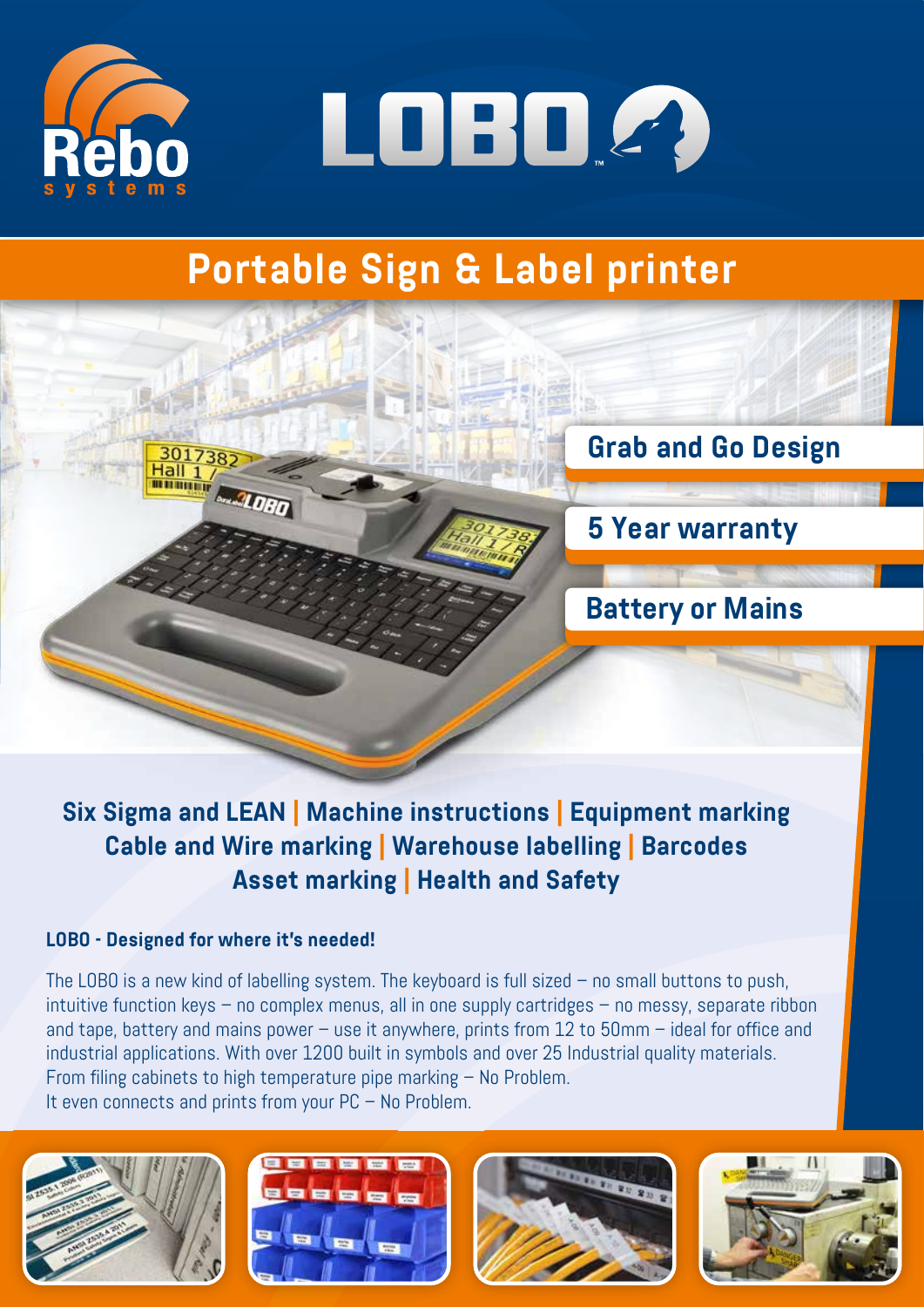

**With the unique LOBO you can easily create all of the below labels!**



#### **LOBO CASSETTE QUALITIES:**

**Premium Vinyl (PRE) -** Premium vinyl for indoor and outdoor use, resists mild chemicals, water and UV light.

**Hightack Polyester ESD (HPET) -** High strength adhesive and high temperature - ideal for machine plates and equipment labels.

**LN2 Poly TM (LPT) -** Extreme low temperature - ideal for laboratory labelling.

**Wire-Wraps (SLWW) -** Self laminating cable wraps - perfect for cable ID - durable and colour coded.

**Shrink Tubes (KR) -** 3:1 shrink tubing - perfect for general cable identification.



**Contact us or your local agent for a FREE demonstration contact us on info@rebosystems.com or call us on +31 (0)35 601 6941**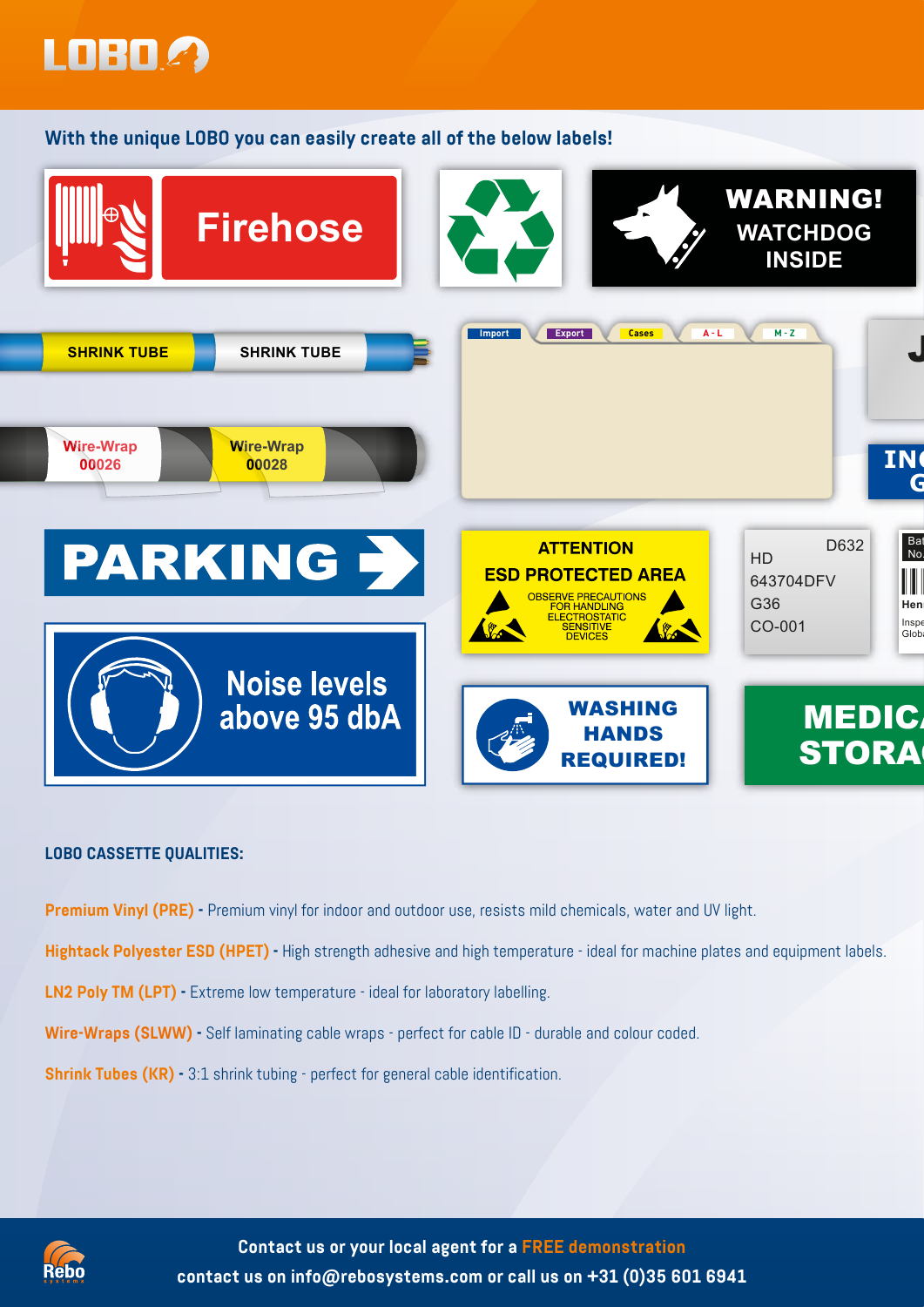



Call us **+31 (0)35 - 601 69 41** Or send us an email **info@rebosystems.com** \* \* contact us for the conditions

**For a FREE sample pack of our label materials contact us on info@rebosystems.com or call us on +31 (0)35 601 6941**